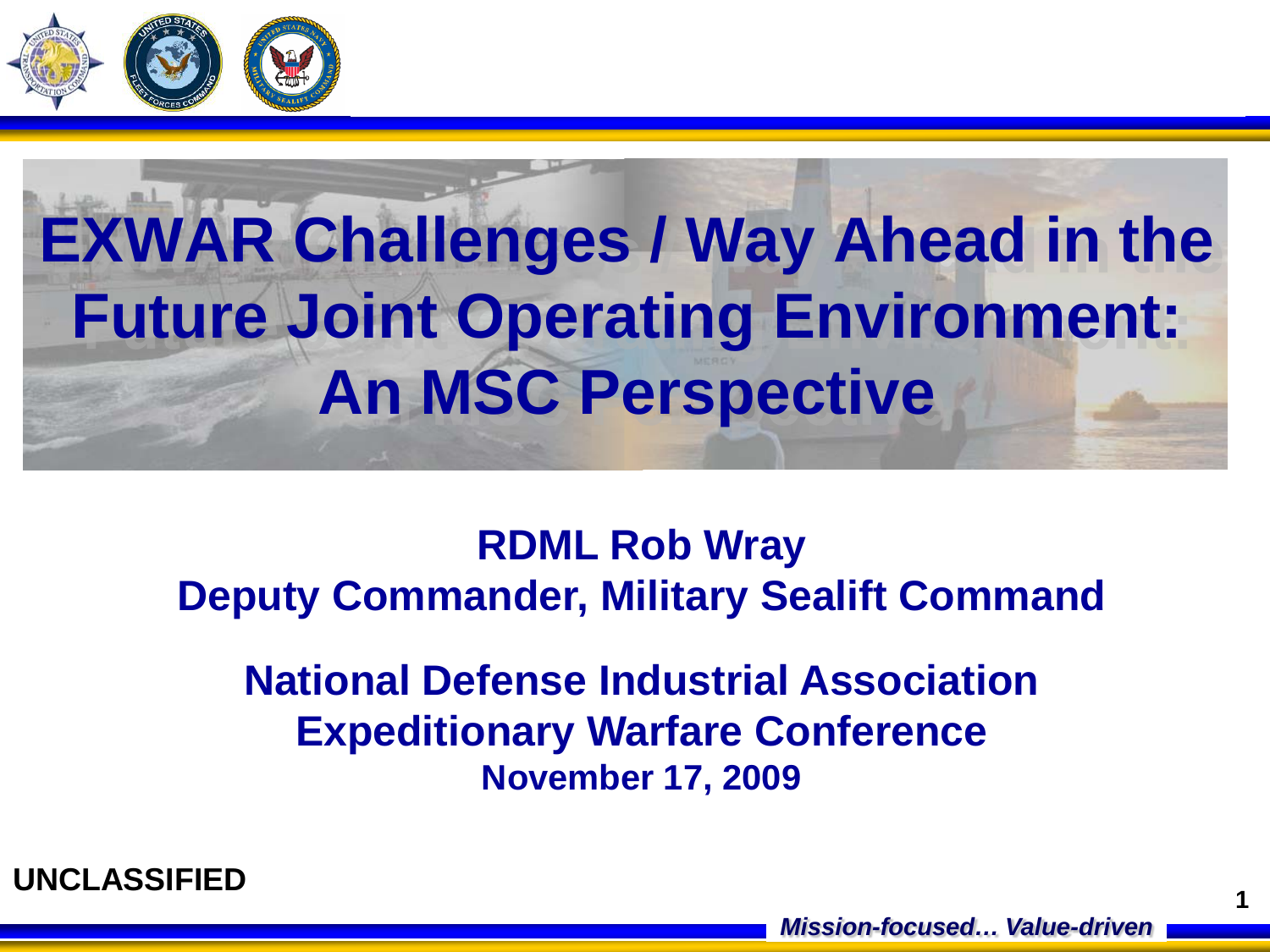

## *Provide efficient sea transportation, combat-ready logistics forces, and reliable special mission ships for the Department of Defense in peace and war.*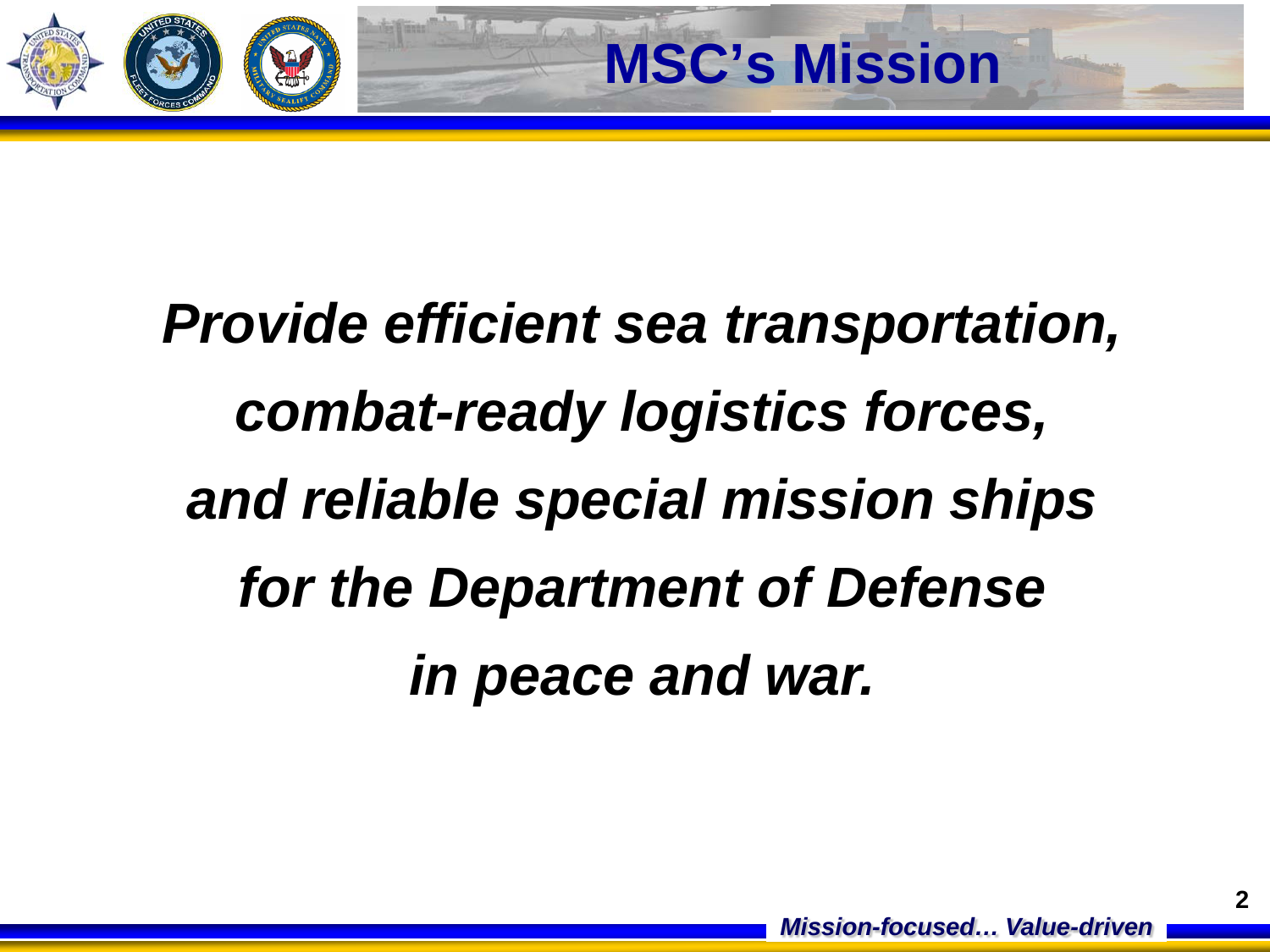

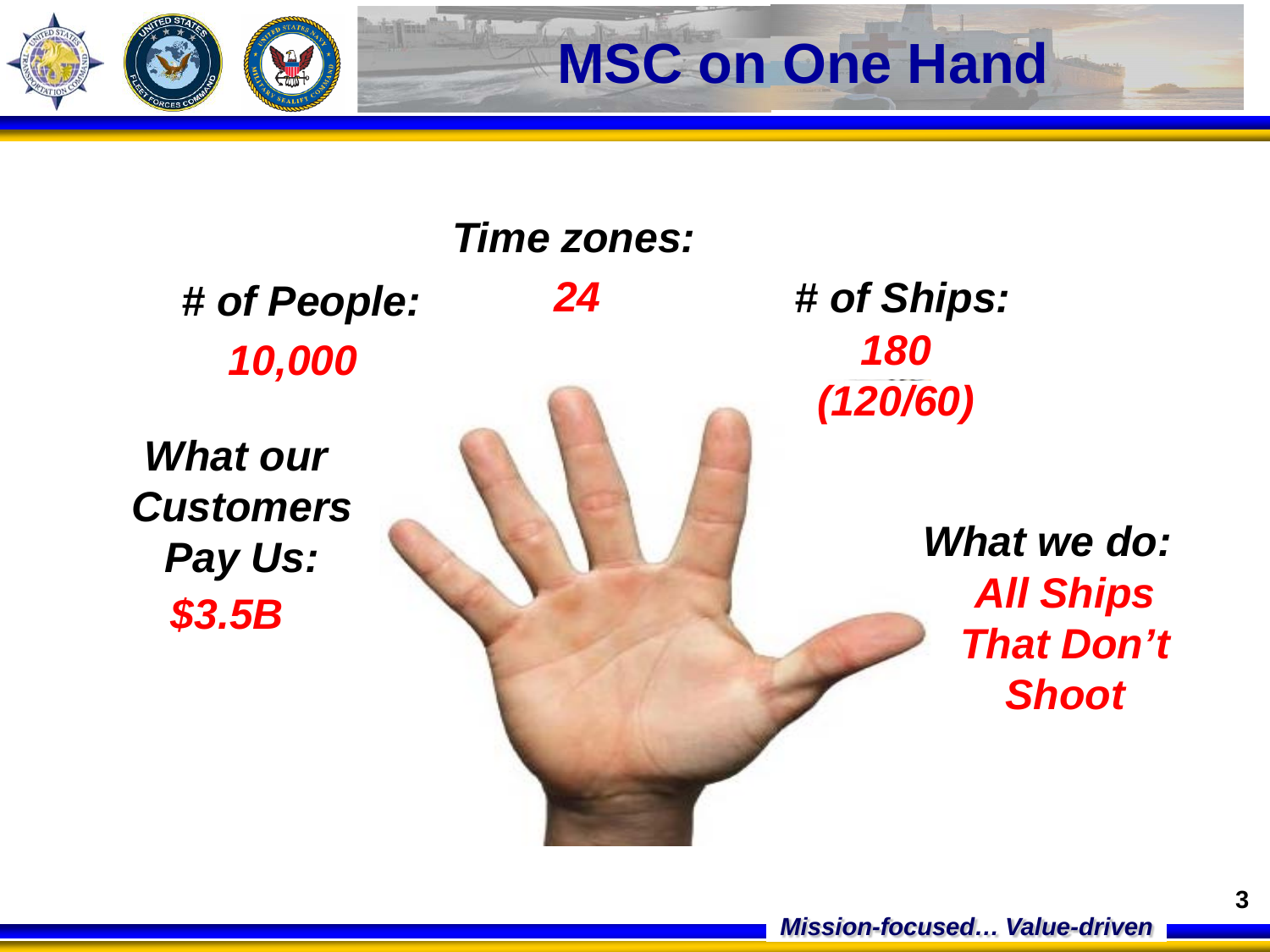



• **Hospital Ship deployments**

**MSC Across the Spectrum of EW**

- **Foreign Humanitarian Assistance**
- **Theater Security Cooperation**
- **Prepositioning**
- **Afloat Forward Staging Base**
- **Command Ship**





**4**

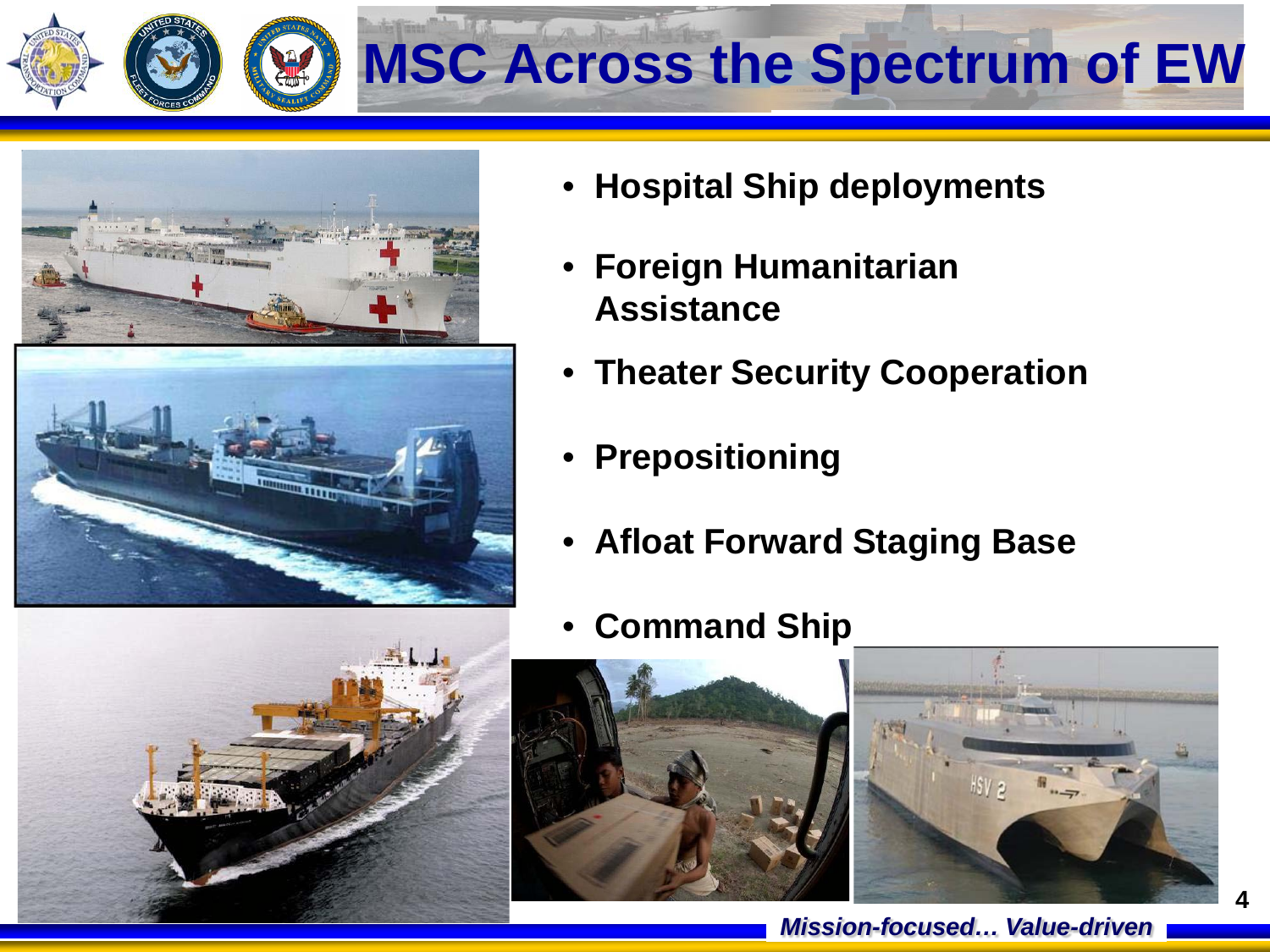

## **Sea Basing - Components**



**Carrier Strike Group**



**Maritime Prepositioning Group**



**Combat Logistics Force Ships**

#### **Amphibious Ready Group / Marine Expeditionary Unit**



#### **Connectors**



#### **Coalition Force and Sister Service Ships**

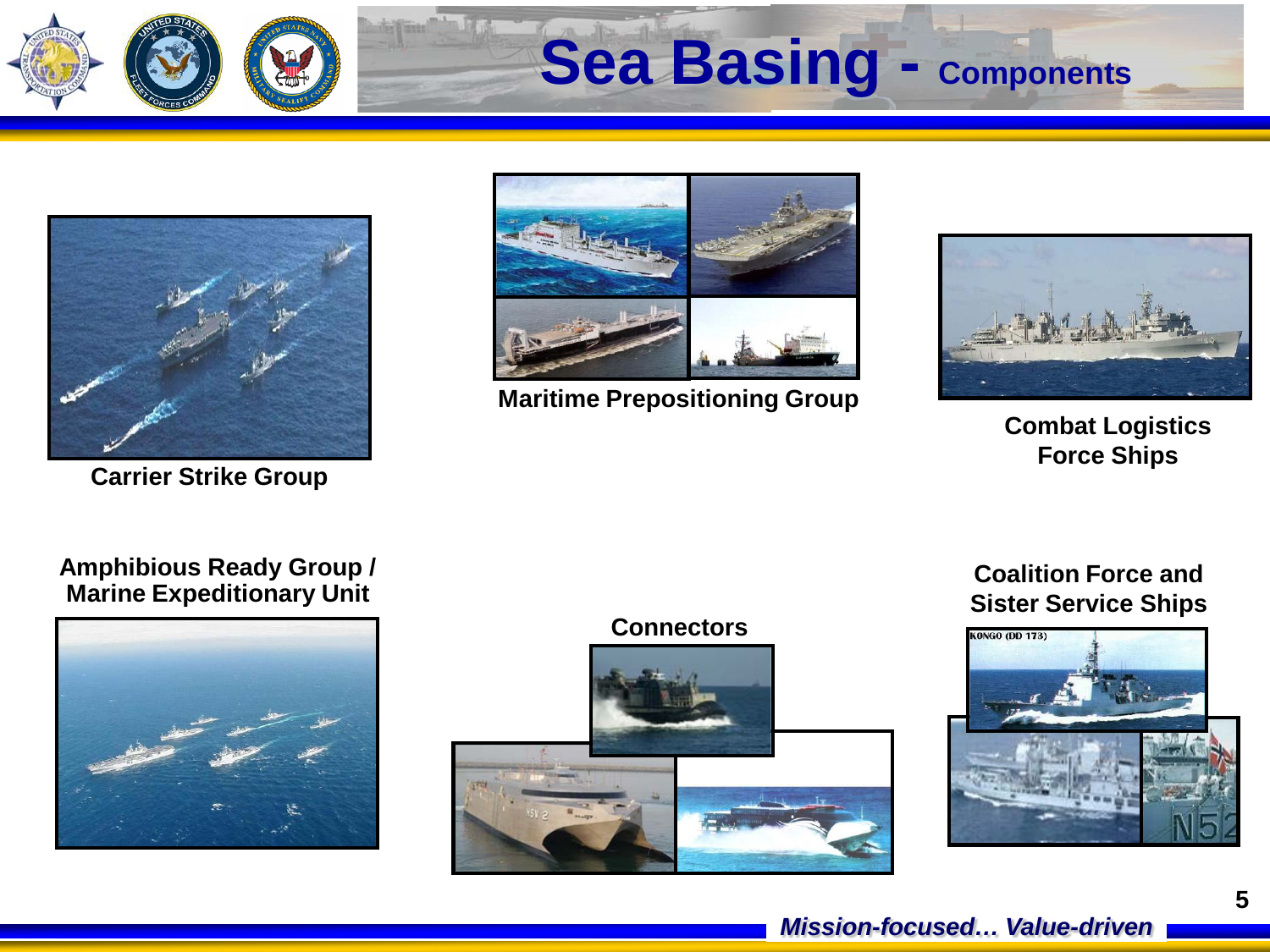

- **Selective Stowage / Retrieval**
- **OPDS (next generation)**
- **Energy Efficiency**
- **Robust C2**
- **Double hulling**
- **Force Protection Measures**
- **Joint Army/Navy Integrated Software Management of JHSVs**
- **Ship Scheduling Optimization Software**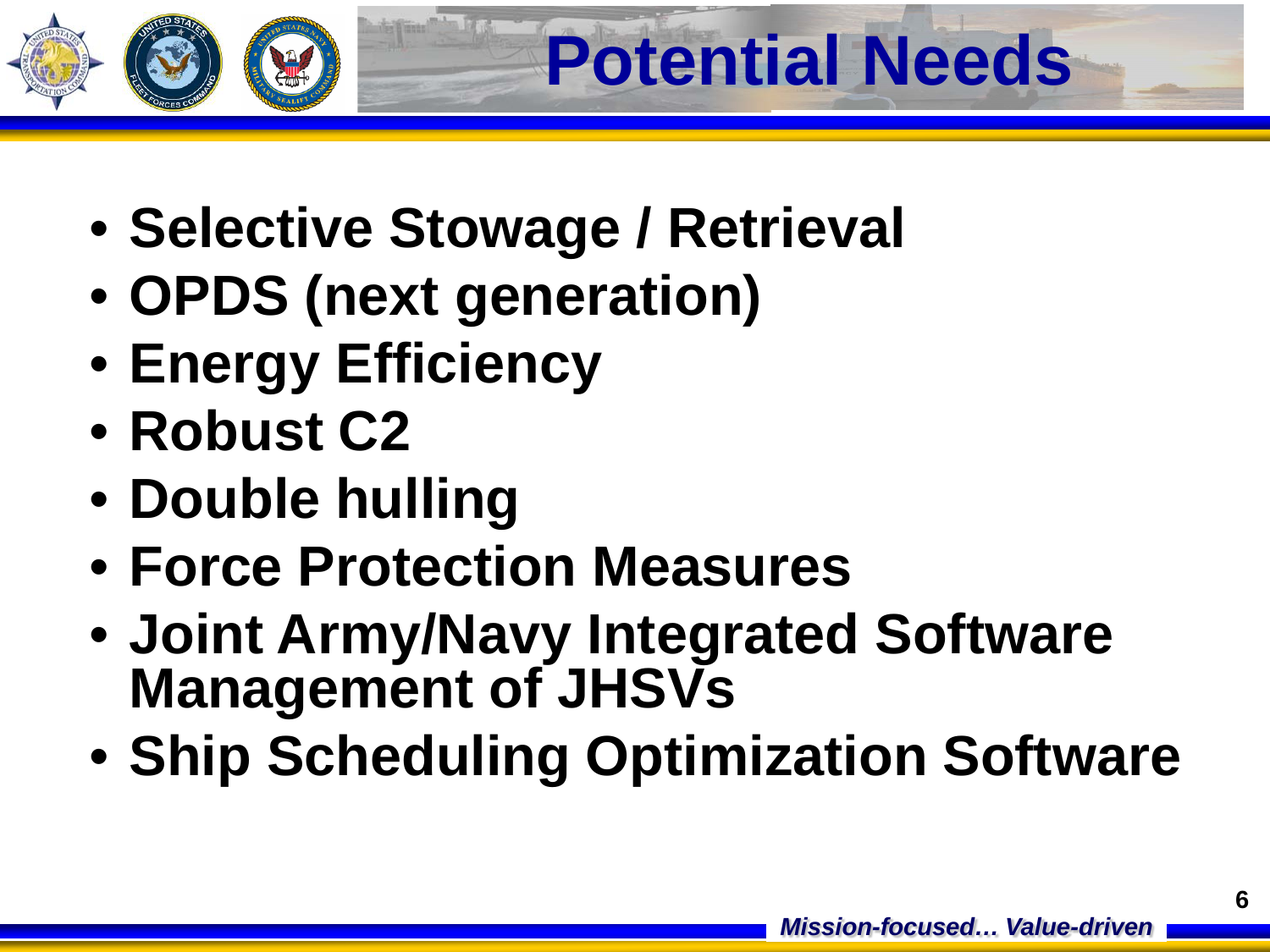



- **Combatant Commander required partial offload of ammo in theater**
	- **In-theater, in stream offload of 863 containers (34% of load)**
	- **Required reconfiguration due to stowage arrangement and lack of lay down space**
	- **Total time 21 days**
	- **Estimated container over stow was 20% average (approx 400 additional moves total)**
	- **Avg rate of discharge was 2.5- 3.5 containers/hour**

*Selective Stowage / Retrieval can broaden the application range of prepositioned shipping from FHA and TSC to full-scale deployment.*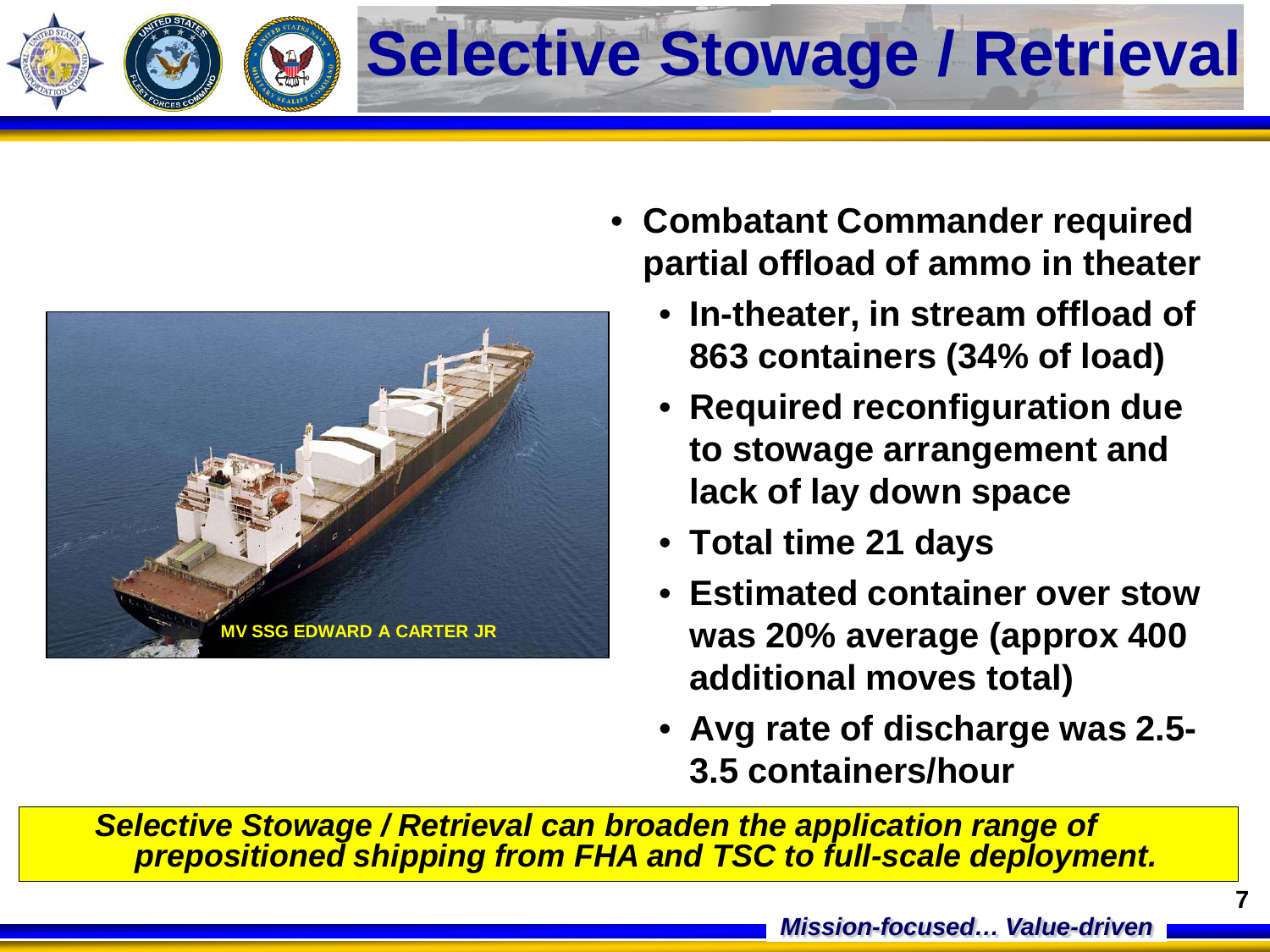

### **Offshore Petroleum Distribution System**

|         |              |              | MV VADM K.R. Wheeler |            |                                    |             |           |
|---------|--------------|--------------|----------------------|------------|------------------------------------|-------------|-----------|
|         |              |              |                      |            | <b>ANTENNA</b><br><b>Parantsin</b> |             |           |
| Length  | <b>Beam</b>  | <b>Max</b>   | <b>Min OP</b>        | <b>Max</b> | <b>Transit</b>                     | <b>Crew</b> | <b>HP</b> |
|         |              | <b>Draft</b> | <b>Draft</b>         | <b>Spd</b> | <b>Spd</b>                         |             |           |
| 348.5Ft | <b>70 Ft</b> | 27.5 Ft      | 16 Ft                | 16.0 Kts   | 13.0 Kts                           | 26          | 16,320    |

- **Is one OPDS enough?**
- **Are 8 miles of pipe enough?**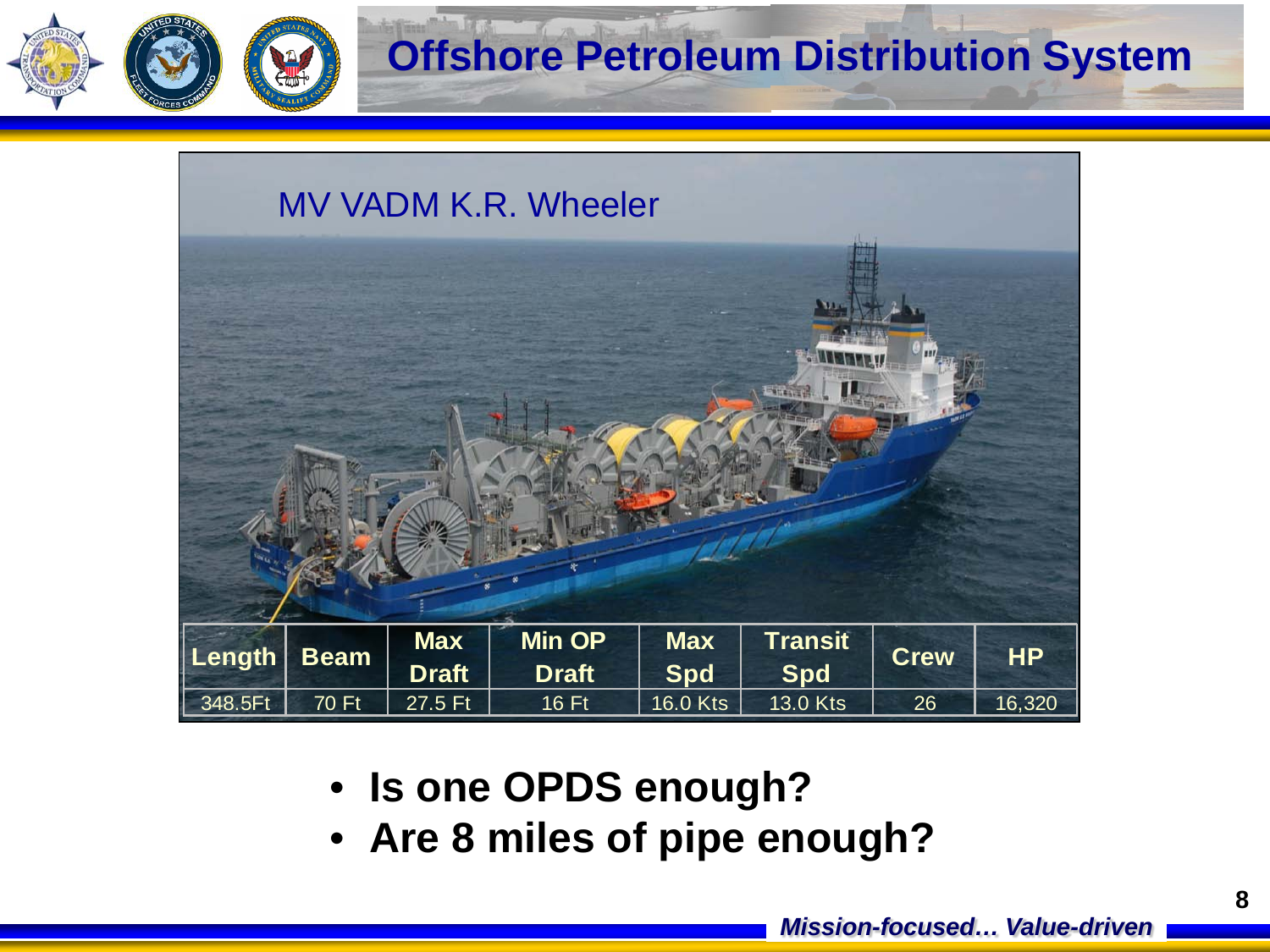# **Energy Initiatives**

- **Cargo light replacement**
- **Magnetic Coupling Variable Speed Drive** •**Reduce energy consumption in cargo cooling systems**
- **Energy Management Plan for LMSRs**
- **Hull Performance Monitoring System** •**Optimize frequency for cleaning running gear and scamping**
- **Hull Coating Systems**
- **Performance-based Navigation**
- **Adaptive Steering**
- **Improved Efficiency HVACDH**

*Energy initiatives are not just about reducing propulsion fuel consumption. MSC operates ships across the full OPTEMPO spectrum.*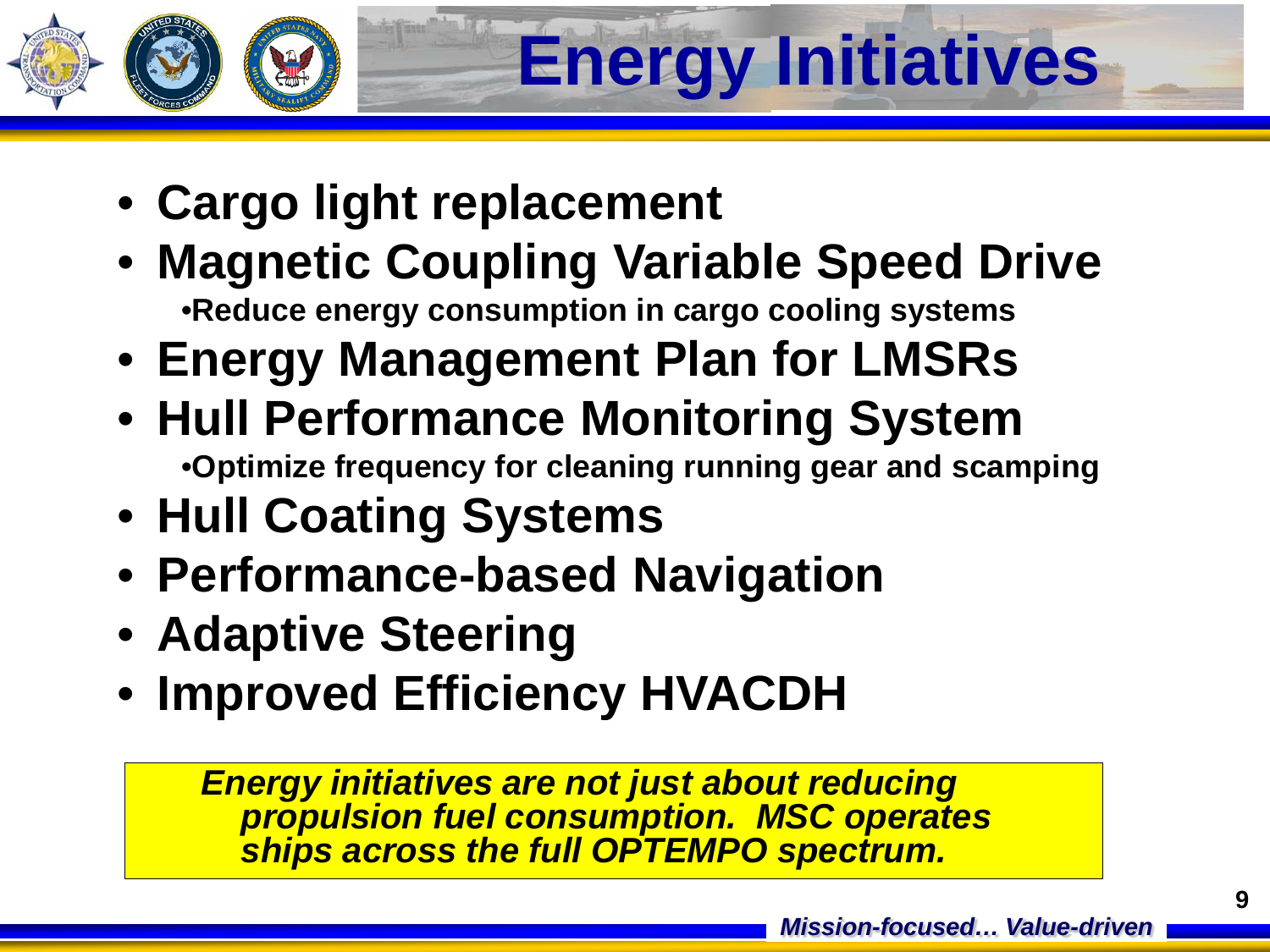

- **Selective Stowage / Retrieval**
- **OPDS (next generation)**
- **Energy Efficiency**
- **Robust C2**
- **Double hulling**
- **Force Protection Measures**
	- •**Anti-Terrorism**
	- •**Counter-Piracy**
- **Ship Scheduling Optimization Software**
- **Joint Army/Navy Integrated Software Management of JHSVs**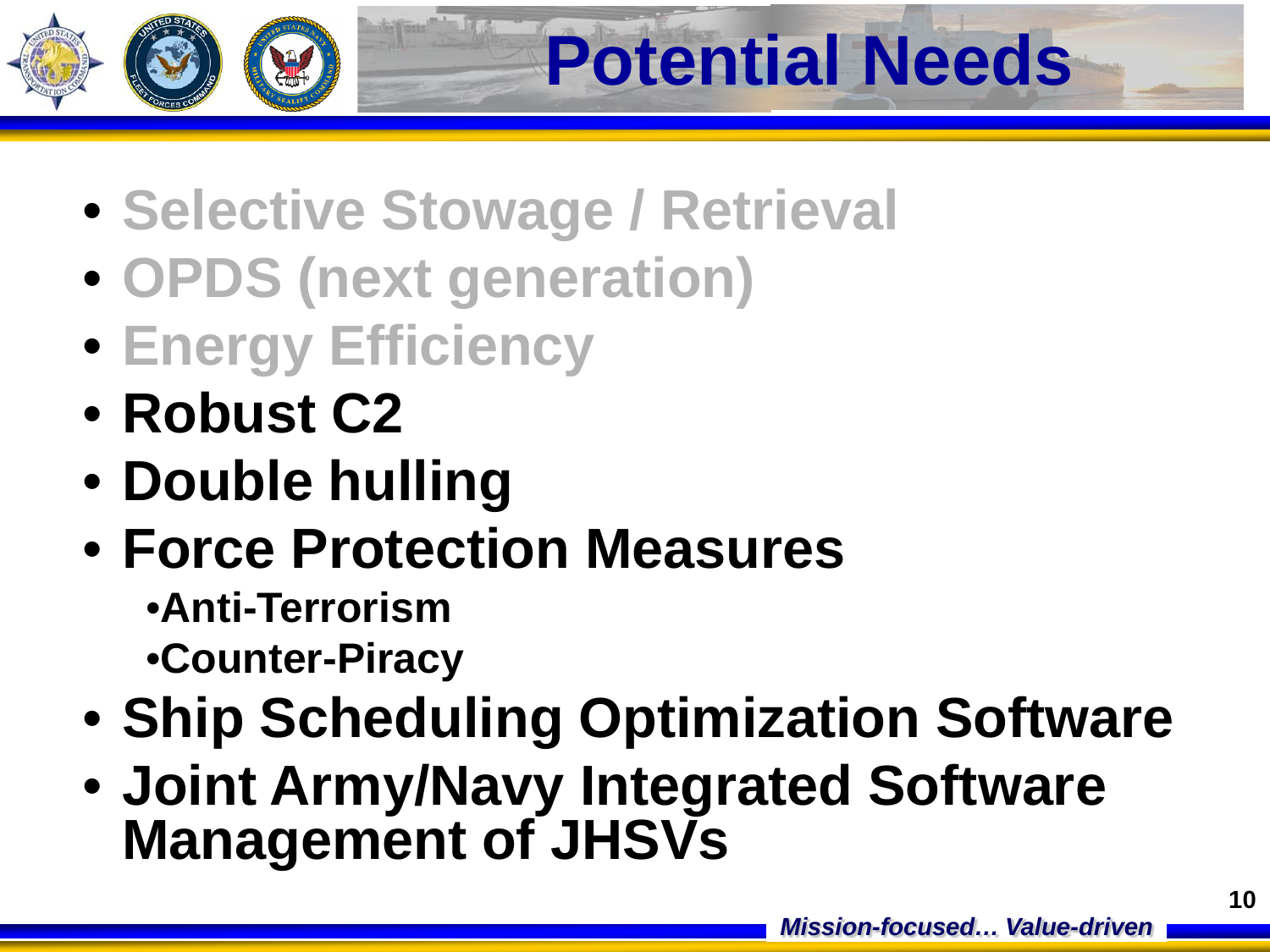

• **Non Traditional Prepo Mission Tasking** •**TSC**

**MSC Trends**

- •**AFSB**
- •**FHA**
- **JHSV**
- **Constrained Budget Environment**
- **Service Life Extensions**
- **Limited Use of National Defense Waiver**
- **Improved information management and knowledge warehousing will yield greater business efficiencies**